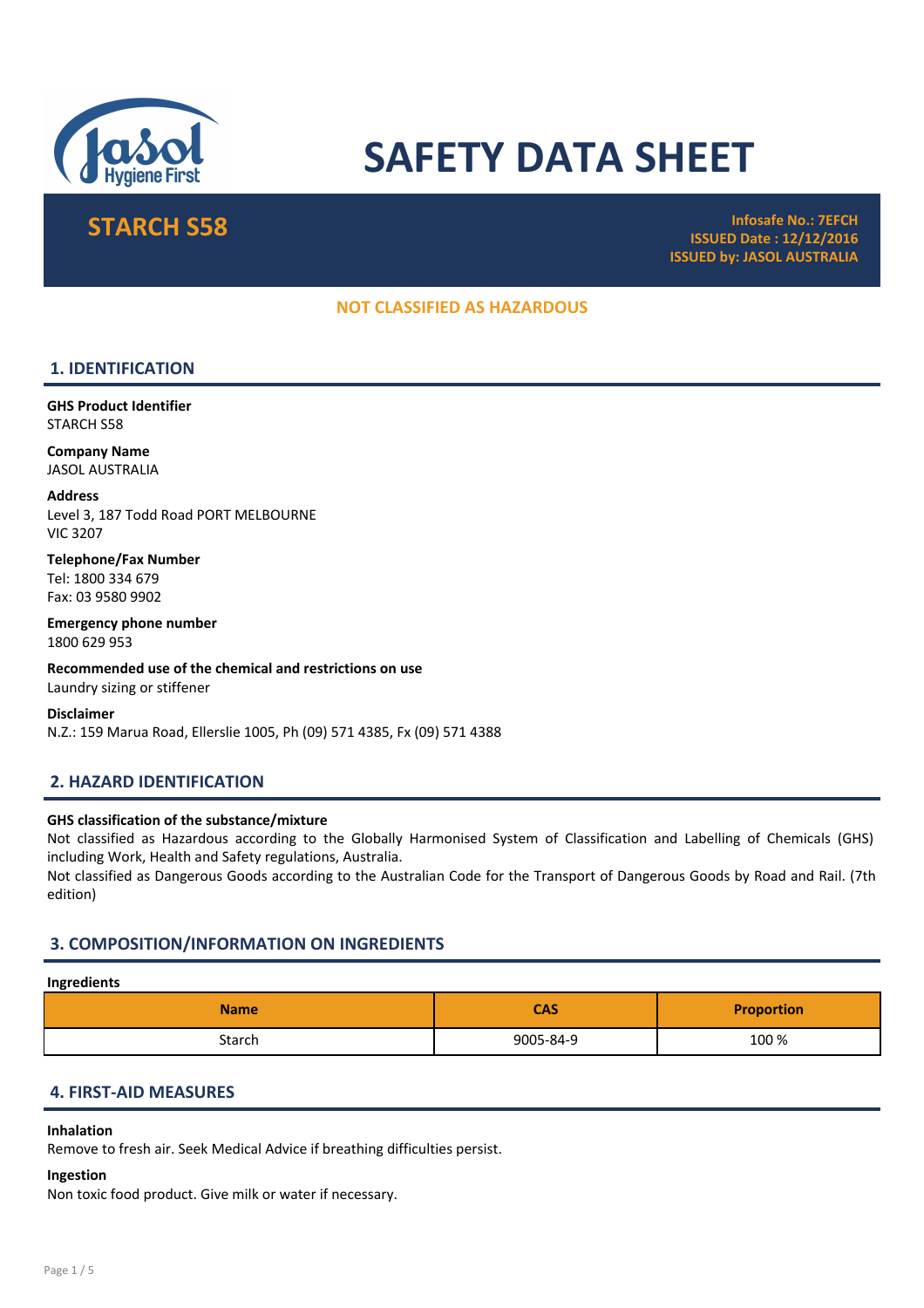#### Skin

If skin contact occurs, remove contaminated clothing and wash skin thoroughly. Wash clothing before re-use.

# Eye contact

Remove contact lenses, if present and easy to do, flush gently with running water, holding eyelids open for 15 minutes or until the product is removed.

# First Aid Facilities

Recommended: Eye wash. Hand wash basin.

#### Advice to Doctor

Product is a laundry starch. Risk of mechanical injury to eyes. Treat symptomatically.

#### Most important symptoms/effects, acute and delayed

No adverse health effects expected if the product is handled in accordance with this SDS and the product label.

# 5. FIRE-FIGHTING MEASURES

# Suitable Extinguishing Media

Water, Foam.

# Specific Methods

Wear full protective equipment including self-contained breathing apparatus (SCBA) when combating fire.

# Specific Hazards Arising From The Chemical

If improperly handled, stored or exposed to an ignition source, material may burn. Finely divided dust in air may present an explosive hazard, minimization of dust and /or ignition sources is strongly recommended.

#### Hazchem Code

None allocated

# 6. ACCIDENTAL RELEASE MEASURES

# Spills & Disposal

Spillage will create a BOD hazard. DO NOT let product reach drains or waterways if product does enter a waterway advise the Environmental

Protection Authority or your local Waste Management.

Dispose of in landfill site in accordance with local regulations. Consult local waste management authority.

# 7. HANDLING AND STORAGE

# Precautions for Safe Handling

Dust generation should be minimised and any powder build up on surfaces should be removed. Avoid dispersing powder in the air and all equipment must be earthed to reduce sparks from static electricity. Observe good personal hygiene practices and recommended procedures, wash thoroughly after handling.

# Conditions for safe storage, including any incompatibilities

Store in a clean, dry, well ventilated area away from sources of ignition.

# 8. EXPOSURE CONTROLS/PERSONAL PROTECTION

# Occupational exposure limit values

No Exposure Limit Established

#### Appropriate Engineering Controls

Adequate static electricity controls, earthing and dust control system required to prevent possible dust explosion. Non-sparking mechanical exhaust.

# Personal Protective Equipment

Dust mask and eye protection should be used when handling dry products.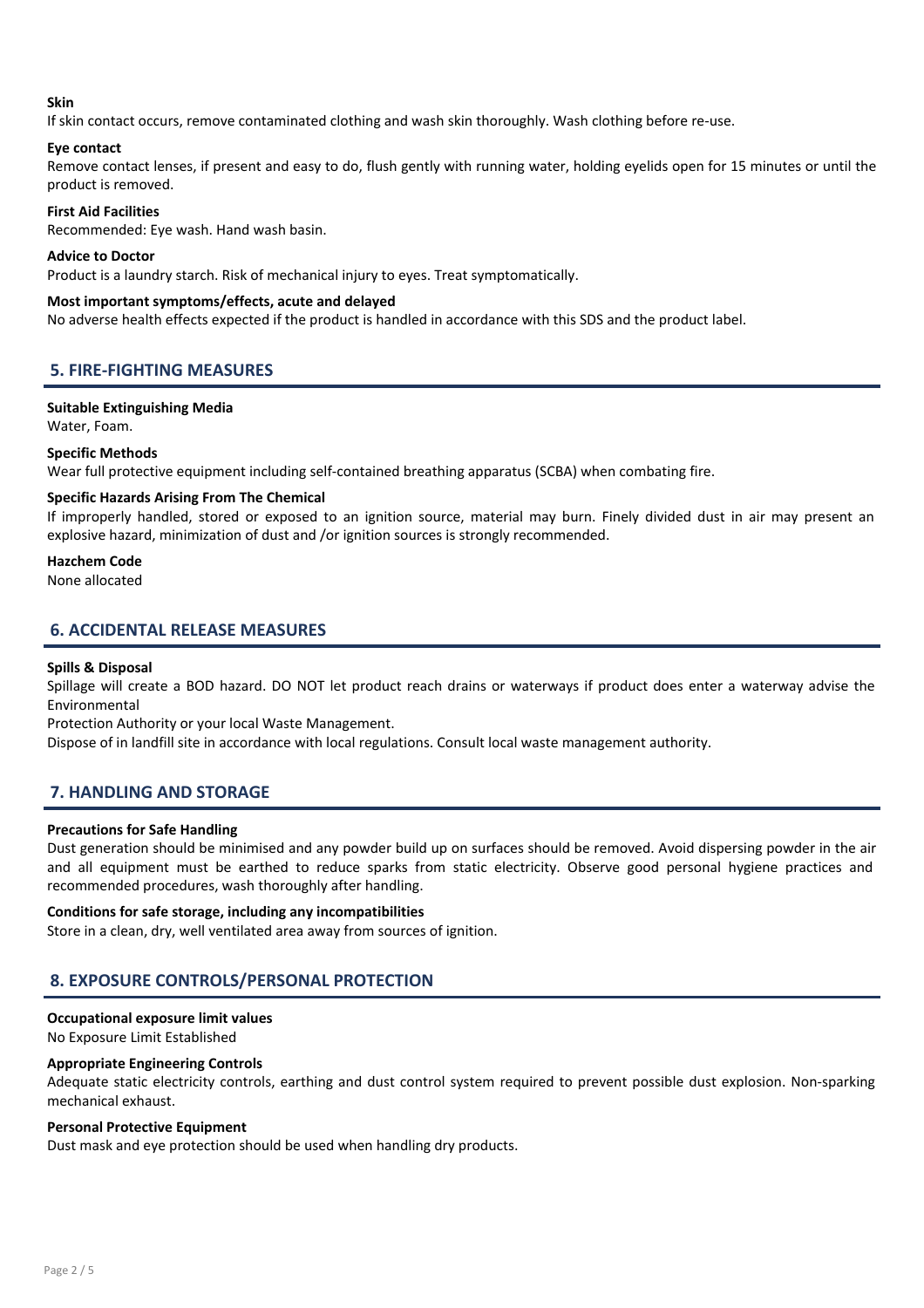# 9. PHYSICAL AND CHEMICAL PROPERTIES

Form Solid

Appearance

A fine white powder.

**Odour** No odour.

Melting Point N/a

Solubility in Water Soluble.

pH 5.0-7.0

Vapour Pressure N/a

Flash Point N/a

Flammability Not flammable.

# 10. STABILITY AND REACTIVITY

# Reactivity

Product is stable under normal condition of use, storage and temperature. Conditions to Avoid N/a Incompatible materials N/a Possibility of hazardous reactions N/a

# 11. TOXICOLOGICAL INFORMATION

# Toxicology Information

No adverse health effects known, Non-toxic food product.

Ingestion Non toxic food product.

Inhalation Physical irritant.

Skin May cause irritation.

Eye Physical irritant.

Chronic Effects

Symptoms of acute and long term toxicity are unlikely to occur.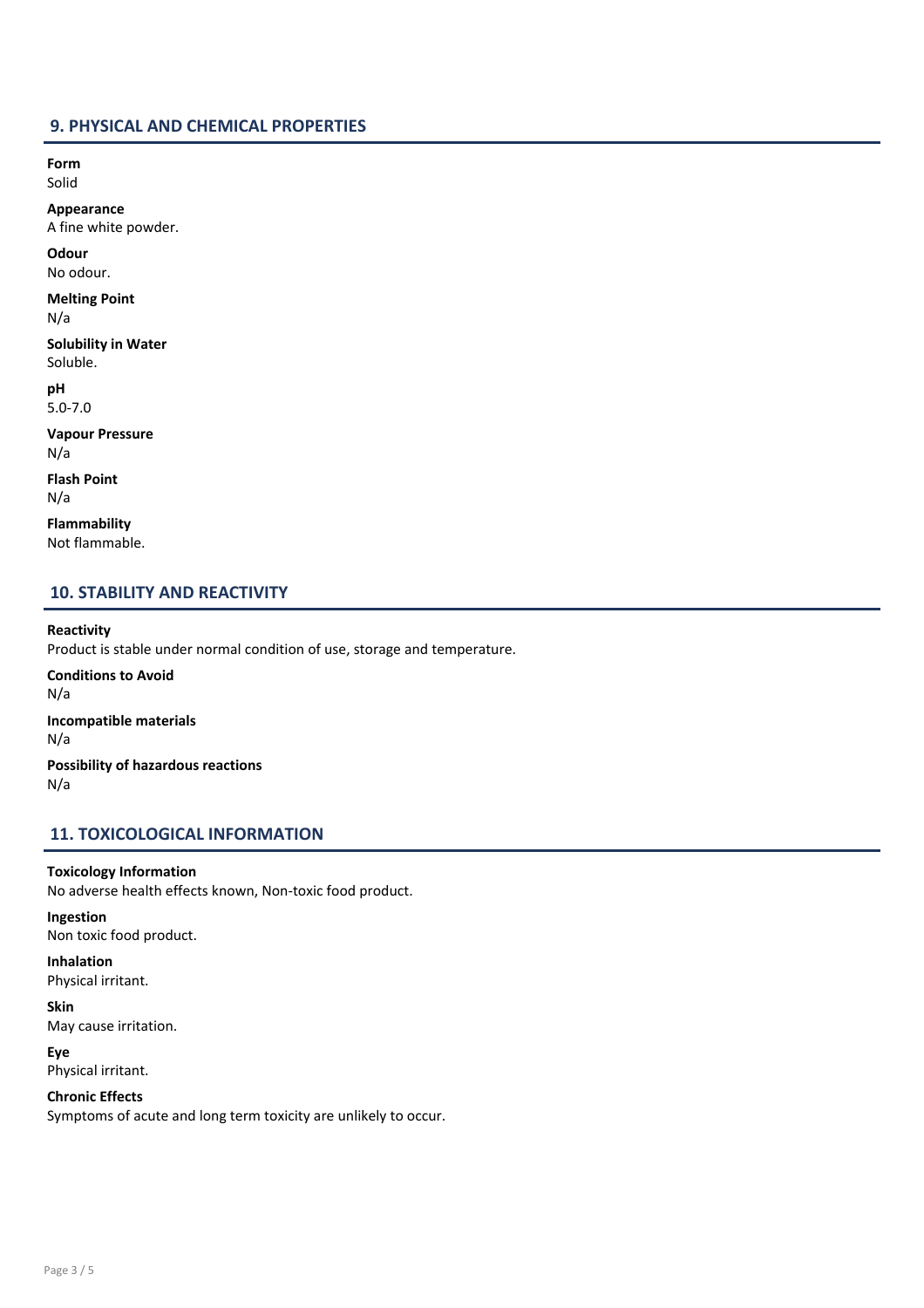# 12. ECOLOGICAL INFORMATION

#### **Ecotoxicity**

Oxygen depletion can occur upon spill to waterways.

# 13. DISPOSAL CONSIDERATIONS

#### Waste Disposal

Dispose of in landfill site in accordance with local regulations. Dispose of in accordance with relevant local legislation.

# 14. TRANSPORT INFORMATION

#### Transport Information

Not regulated for transport of Dangerous Goods: ADG7, UN, IATA, IMDG

U.N. Number None Allocated

UN proper shipping name None Allocated

Transport hazard class(es) None Allocated

Hazchem Code None allocated

# 15. REGULATORY INFORMATION

#### Regulatory information

Not classified as hazardous according to criteria of GHS. Not classified as a scheduled poison according to criteria of SUSMP.

Poisons Schedule Not Scheduled

# 16. OTHER INFORMATION

#### Date of preparation or last revision of SDS

SDS created: December 2016

#### Contact Person/Point

The company has taken care in compiling this information. No liability is accepted whether direct or indirect from its application since the conditions of final use are outside the Company's control. The end user is obliged to conform to relevant government regulations and/or patent laws applicable in their respective States of Countries.

Contact Technical Manager in your state for more information.

24-Hour Emergency Telephone: AUS: 1800 629 953 NZ: Poisons 0800 764 766, Spills 111 FIRE

W.A. 131 Garling Street, O'Connor WA 6163, Ph. (08) 9337 4844, Fx (08) 9314 1099 VIC. 41-45 Tarnard Drv, Braeside Vic 3195, Ph. (03) 9580 5722, Fx (03) 9580 9902 QLD. Unit 1/22 Eastern Service Rd, Stapylton QLD 4207, Ph (07) 3380 8100, Fx (07) 3380 8199 NSW. Building A, Level 1, 7-11 Talavera Road, North Ryde NSW 2113, Ph. (02) 9815 7300, Fx (02) 9805 0152 N.Z. 159 Marua Road, Ellerslie 1005, Ph (09) 571 4385, Fx (09) 571 4388 N.Z. 105 Rutherford Street, Christchurch, Ph (03) 384 4433, Fx (03) 384 4431

#### Signature of Preparer/Data Service

Technical Manager